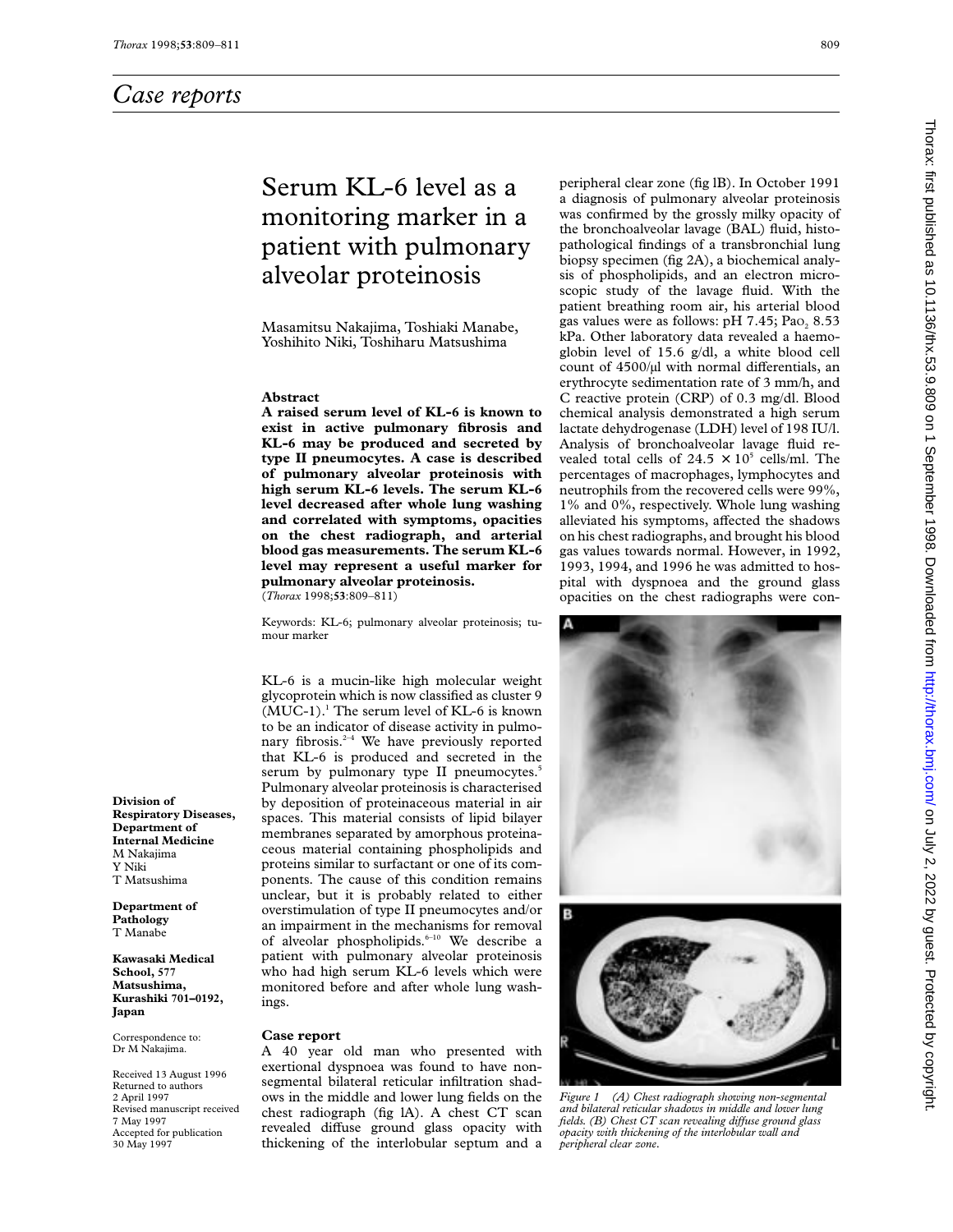

*Figure 2 (A) Granular, amorphous, and eosinophilic material occupying the alveolar lumen. Type II pneumocytes are slightly swollen. Stain: haematoxylin and eosin. (B) Immunohistological staining for KL-6. Type II pneumocytes exhibit a positive reaction for KL-6.*



*Figure 3 Clinical course. Cut off levels for KL-6* ( $\circ$ ), *Pao<sub>2</sub>* ( $\Box$ ) and LDH ( $\bullet$ ) were<br>500/ml, 10.6 kPa, and 125 IU/ml, respectively.

sistent with recurrence of pulmonary alveolar proteinosis. Total bilateral whole lung lavages were performed on two different occasions, about two weeks apart. We examined the KL-6 levels with a sandwich-type enzyme linked immunosorbent assay (EIA) using KL-6 monoclonal antibody  $(IgG<sub>1</sub>)$  in serum and whole lung washing fluids (fig 2B). The serum KL-6 levels were extremely high before whole lung washing, but decreased and were within the normal range after whole lung washing in December 1994 and February 1996. The level of KL-6 in whole lung washing fluid was 100 000 U/ml. The serum levels of KL-6 correlated with symptoms, opacities on the chest radiographs, and Pao<sub>2</sub> levels (fig 3). Immunostaining with monoclonal KL-6 antibody (mouse IgG) was performed on transbronchial lung biopsy specimens using the avidin-biotin-peroxidase complex (ABC) method. There was strongly positive immunoreactivity for KL-6 to the alveolar epithelium. This was confirmed using a positive control of pulmonary fibrosis with type II cell hyperplasia and negative controls of paraquat lung in which type II cells are completely lost as well as those of omission of primary antisera.

### **Discussion**

Pulmonary alveolar proteinosis is a disease of unknown cause with accumulation of surfactant-like substance in alveolar and bronchiolar lumina.<sup>6-10</sup> Pulmonary surfactant is a complex mixture of lipids and proteins which are produced and secreted by pulmonary type II pneumocytes. Interstitial fibrosis is not usually seen.10 BAL and whole lung washing are useful treatments for pulmonary alveolar proteinosis. Some patients with pulmonary alveolar proteinosis do not require more than one or two lavages or whole lung washings and few patients require them to be repeated semiannually or annually.

KL-6 has been reported as a new serum marker for indicating the disease activity in patients with pulmonary fibrosis. $2-4$  We have previously reported that KL-6 is produced and secreted by pulmonary type II pneumocytes.<sup>5</sup> However, the mechanism of the production of KL-6 from pulmonary type II pneumocytes is still unknown, and further studies are necessary.

We have reported that some glycoproteins and tumour markers such as carcinoembryonic antigen (CEA), sialyl LeX (SLX), and carbohydrate antigen 15–3 (CA 15–3) are found in high levels in whole lung washing fluid, and that they were produced by type II pneumocytes in a patient with pulmonary alveolar proteinosis.<sup>11</sup> Serum KL-6 levels were extremely high before whole lung washing and correlated with dyspnoea, arterial blood gas analysis  $(Pao<sub>2</sub>)$ , and the degree of opacities on the chest radiographs before and after whole lung washing. In this case serum carcinoembryonic antigen (CEA) and CA 15–3 levels were also examined and were found to be slightly raised before washing and decreased afterwards. These findings suggest that type II cell pneumocytes could produce not only glycoproteins such as CEA and CA 15–3, but also a high molecular glycoprotein such as KL-6. As a result, the serum KL-6 level could be a useful indicator and monitoring marker for pulmonary alveolar proteinosis.

Variable indicating markers in pulmonary alveolar proteinosis including chest radiographic findings, serum LDH levels, and blood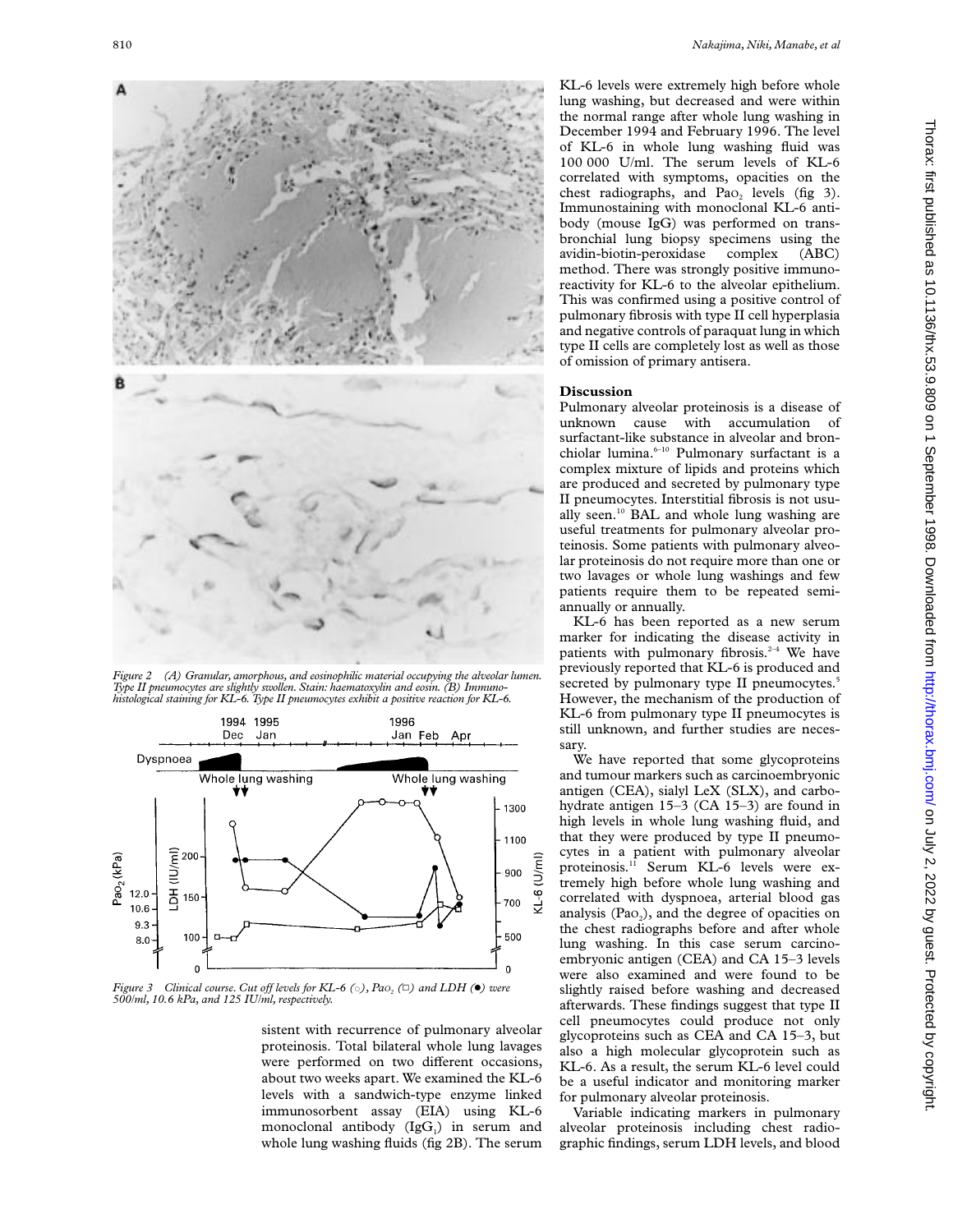gas analysis results have been reported. The level of Pao<sub>2</sub> correlated with symptoms, but serum LDH levels did not and there was a high LDH level after the first whole lung washing in 1996. In this case, serial measurements of serum KL-6 and LDH levels revealed that KL-6 correlated more closely with disease activity than serum LDH levels.

Previous reports have shown that the serum KL-6 level is a useful marker for pulmonary fibrosis.<sup>2-5</sup> However, in this case pulmonary fibrosis was not prominent because the chest radiographic findings, pulmonary function test results, and blood gas analysis results were almost normal after whole lung lavage. We have shown that the serum KL-6 level can be raised in pulmonary alveolar proteinosis without pulmonary fibrosis. Although pulmonary alveolar proteinosis is a rare disease, we should be aware that a high serum KL-6 level exists in the disease and that it could be an indicator and a good monitoring marker.

- 2 Kohno N, Koizumi S, Awaya Y, *et al*. New serum indicator of interstitial pneumonitis activity: sialylated carbohydrate antigen KL6. *Chest* 1989;**96**: 68–73.
- 3 Hamada H, Kohno N, Akiyama M, *et al*. Monitoring of serum KL-6 antigen in a patient with radiation pneumonia. *Chest* 1992;**101**:858–60.
- 4 Kohno N, Awaya Y, Oyama T, *et al*. KL-6, a mucin-like glycoprotein in bronchoalveolar lavage fluid from patients with interstitial lung disease. *Am Rev Respir Dis* 1993;**148**: 637–42.
- 5 Nakajima M, Yoshida K, Miyashita N, *et al*. Correlation between KL-6 positive type II pneumocyte and serum KL-6 levels in pulmonary fibrosis. *Am J Respir Crit Care Med* 1995;**151**:A541.
- 6 Gilmore LB, Talley FA, Hook GE. Classification and morphometric quantitation of insoluble materials from the lungs of patients with alveolar proteinosis. Am  $\tilde{\tau}$  Pathol 1988;**133**:252–64.
- 7 Claypool WD, Rogers RM, Matuschak GM. Update on the clinical diagnosis, management, and pathogenesis of pulmonary alveolar proteinosis (phospholipidosis). *Chest* 1984;**85**:550–8.
- 8 Akino T, Okano G, Ohno K. Alveolar phospholipids in pul-monary alveolar proteinosis. *Tohoku J Exp Med* 1978;**126**: 51–62.
- 9 Singh G, Katyal SL, Bedrossian CW, *et al*. Pulmonary alveolar proteinosis. Staining for surfactant apoprotein in alveolar proteinosis and in conditions simulating it. *Chest* 1983;**83**:82–6.
- 10 Clague HW, Wallace AC, Morgan WK. Pulmonary intersti-tial fibrosis associated with alveolar proteinosis. *Thorax* 1983;**38**:865–6.
- 11 Nakajima M, Tamada S, Yoshida K, *et al*. A case of pulmonary alveolar proteinosis with high level of tumor markers. *Jpn J Thorac Dis* 1994;**32**:1109–14 (in Japanese with English abstract).

*Thorax* 1998;**53**:811–812

**Lane-Fox Respiratory**

**St Thomas' Hospital,**

Received 16 January 1997 Returned to author 12 March 1997 Revised manuscript received

14 May 1997 Accepted for publication 30 May 1997

**Unit,**

**London SE1 7EH, UK** F M K Williams V Markides J Edgeworth A J Williams Correspondence to: Dr A J Williams.

## Reactivation of coccidioidomycosis in a fit American visitor

F M K Williams, V Markides, J Edgeworth, A J Williams

### **Abstract**

**The case history is presented of an American visitor, known to have had primary coccidioidomycosis previously, who became very unwell during a visit to the UK. Despite consideration of reactivation of coccidioidomycosis from the outset, other pathogens were identified while** *Coccidioides immitis* **was not initially, leading to a delay in treatment.** (*Thorax* 1998;**53**:811–812)

Keywords: coccidioidomycosis; diagnosis

Coccidioidomycosis is a fungal infection endemic in the south western United States, Mexico, and Central and South America.<sup>1</sup> Infection by the organism *Coccidioides immitis* usually produces a mild 'flu-like illness or no symptoms at all,<sup>2</sup> and previous exposure to  $C$ *immitis* may be detected by serological and skin testing.

## **Case report**

A 48 year old Caucasian man had developed a 'flu-like illness followed by dyspnoea and a productive cough shortly after arriving in the UK for a Christmas holiday. He had lived all his life in California and was working as a park ranger, but denied contact with animals. He was a life long non-smoker and had no risk factors for human immunodeficiency virus (HIV). He presented to the referring hospital and was found to have signs of bilateral pneumonia. There was a neutrophil leucocytosis (total white cell count (WCC)  $11.2 \times 10^{9}$ /l), arterial blood gases on air revealed hypoxaemia (pH  $7.54$ , Pao<sub>2</sub> 6.8 kPa, Paco,  $2.9$  kPa, Sao,  $91\%$ ), and the chest radiograph showed consolidation in the left mid and lower zones and the right lower zone. Two years previously he had had "valley fever", a selflimiting infection caused by *C immitis* which had manifested as a 'flu-like illness and an abnormal chest radiograph. As is usual in valley fever, skin tests had become positive and the illness had resolved without treatment.<sup>2</sup>

The patient had been admitted to the referring hospital and intravenous cefuroxime and erythromycin were administered. Culture of purulent sputum revealed a heavy growth of group  $A \beta$  haemolytic streptococcus (GABHS) and the influenza A titre was raised and fell three weeks later (1 in 128 to 1 in 40). The working diagnosis was severe streptococcal pneumonia secondary to influenza, and this was supported subsequently by raised streptolysin O (300) and DNAse titres (800) which subsequently fell to 100 and 300, respectively. The referring team considered reactivation of coccidioidomycosis but sputum sent to Bristol Public Health Laboratory Service failed to grow *C immitis* and serological tests were also negative. Despite this, and a negative HIV test, amphotericin B was started 10 days after admission because the patient failed to improve.

<sup>1</sup> Kohno N, Inoue Y, Hamada H, et al. Difference in serodiagnostic values among KL-6-associated mucins classified as cluster 9. *Int J Cancer* 1994;**8**(Suppl):81–3.